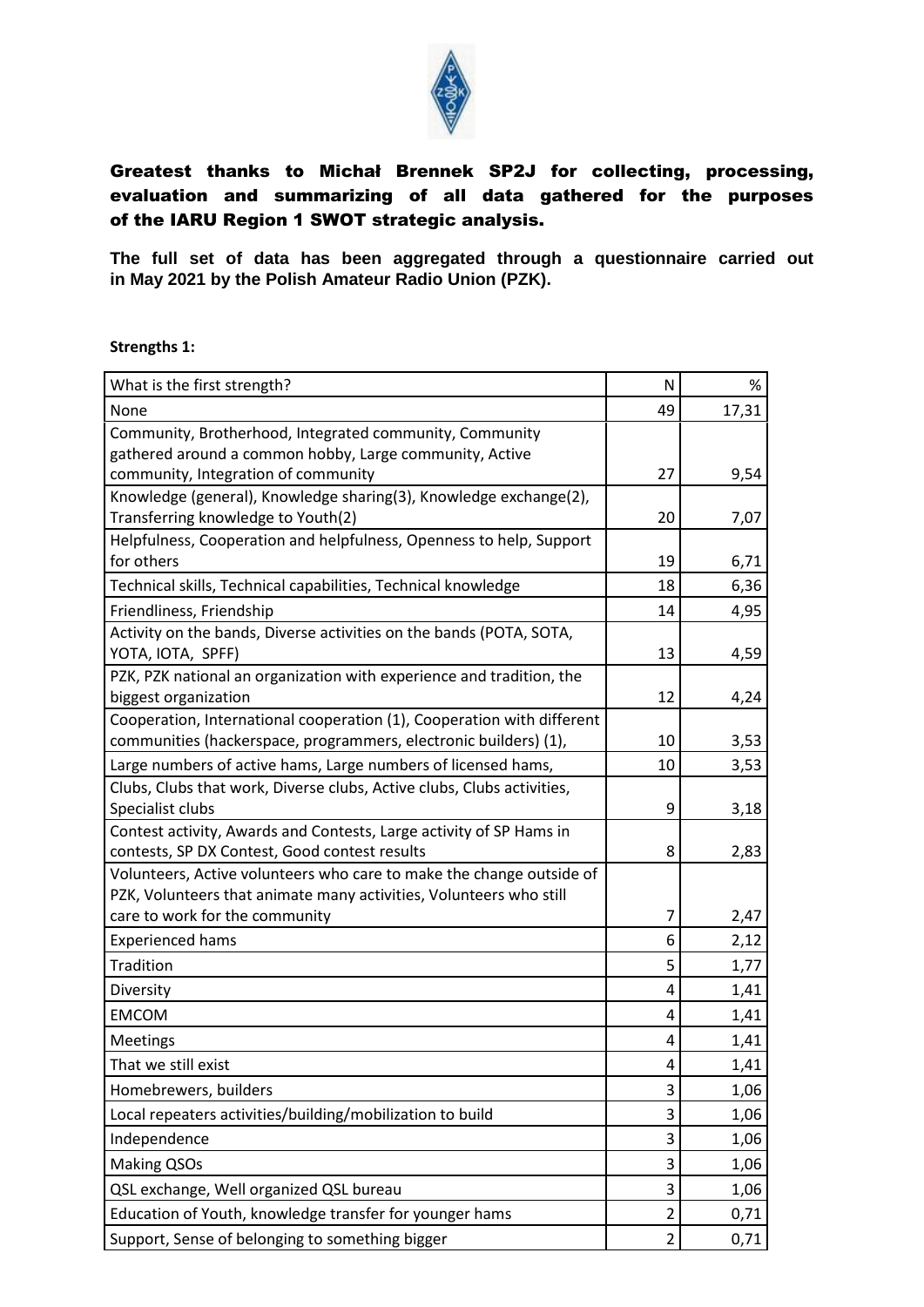| Good equipment                                                        | 0.71 |
|-----------------------------------------------------------------------|------|
| Protection of HAM bands, Protection of bands by law                   |      |
| Rest ~6% were diverse comments ie. No age boundaries, License         |      |
| available to all, Ingenuity, Solidarity (each appeared once), Respect |      |

## **Strengths 2:**

| What is the second strength                                                                                                                                                                                      | N              | %     |
|------------------------------------------------------------------------------------------------------------------------------------------------------------------------------------------------------------------|----------------|-------|
| None                                                                                                                                                                                                             | 62             | 21,91 |
| Knowledge, Knowledge and competencies (6), Development of<br>technical knowledge (3), Knowledge exchange (4), Knowledge<br>sharing/transfer (9)                                                                  | 33             | 11,66 |
| Community, tightly knit community, integrated community, very good<br>community meetings, integrated community despite destructive efforts                                                                       |                |       |
| of PZK (1)                                                                                                                                                                                                       | 14             | 4,95  |
| Activities, active groups of special interests, activities on air                                                                                                                                                | 9              | 3,18  |
| Clubs, Clubs, and territory divisions of PZK (often acting as clubs), Clubs<br>as a base for working with YOTA                                                                                                   | 9              | 3,18  |
| Cooperation, Cooperation in need, Cooperation with military                                                                                                                                                      | 7              | 2,47  |
| <b>EMCOM</b>                                                                                                                                                                                                     | 7              | 2,47  |
| Friendship, making friends, long term friendship                                                                                                                                                                 | 7              | 2,47  |
| <b>Meetings</b>                                                                                                                                                                                                  | 7              | 2,47  |
| Contest (international), contest activity, contest results in international<br>contests                                                                                                                          | 7              | 2,47  |
| Diversity of activities, Diversity of the hobby                                                                                                                                                                  | 6              | 2,12  |
| <b>ELMERs and elmering</b>                                                                                                                                                                                       | 6              | 2,12  |
| Engagement, Emotional engagement in the hobby                                                                                                                                                                    | 6              | 2,12  |
| Helpfulness                                                                                                                                                                                                      | 5              | 1,77  |
| Being part of a community, being part of something bigger, belonging                                                                                                                                             | 4              | 1,41  |
| Ham Spirit, Common values                                                                                                                                                                                        | 4              | 1,41  |
| Kindness                                                                                                                                                                                                         | 4              | 1,41  |
| <b>Making QSOs</b>                                                                                                                                                                                               | 4              | 1,41  |
| Experience and experienced hams                                                                                                                                                                                  | 3              | 1,06  |
| Integrated community (despite the efforts of bad PZK guys - 1 -)                                                                                                                                                 | 3              | 1,06  |
| Lots of diverse activities                                                                                                                                                                                       | 3              | 1,06  |
| Autonomy                                                                                                                                                                                                         | 2              | 0,71  |
| High technical/operational skills                                                                                                                                                                                | 2              | 0,71  |
| Homebrewing                                                                                                                                                                                                      | $\overline{2}$ | 0,71  |
| Special event stations                                                                                                                                                                                           | $\overline{2}$ | 0,71  |
| Friendliness                                                                                                                                                                                                     | 1              | 0,35  |
| Rest = 23% are different comments ranging from rage at PZK to<br>underlining availability of office space for PZK, from delegates caring<br>about PZK, to QSL bureau being good - all comments present only once |                |       |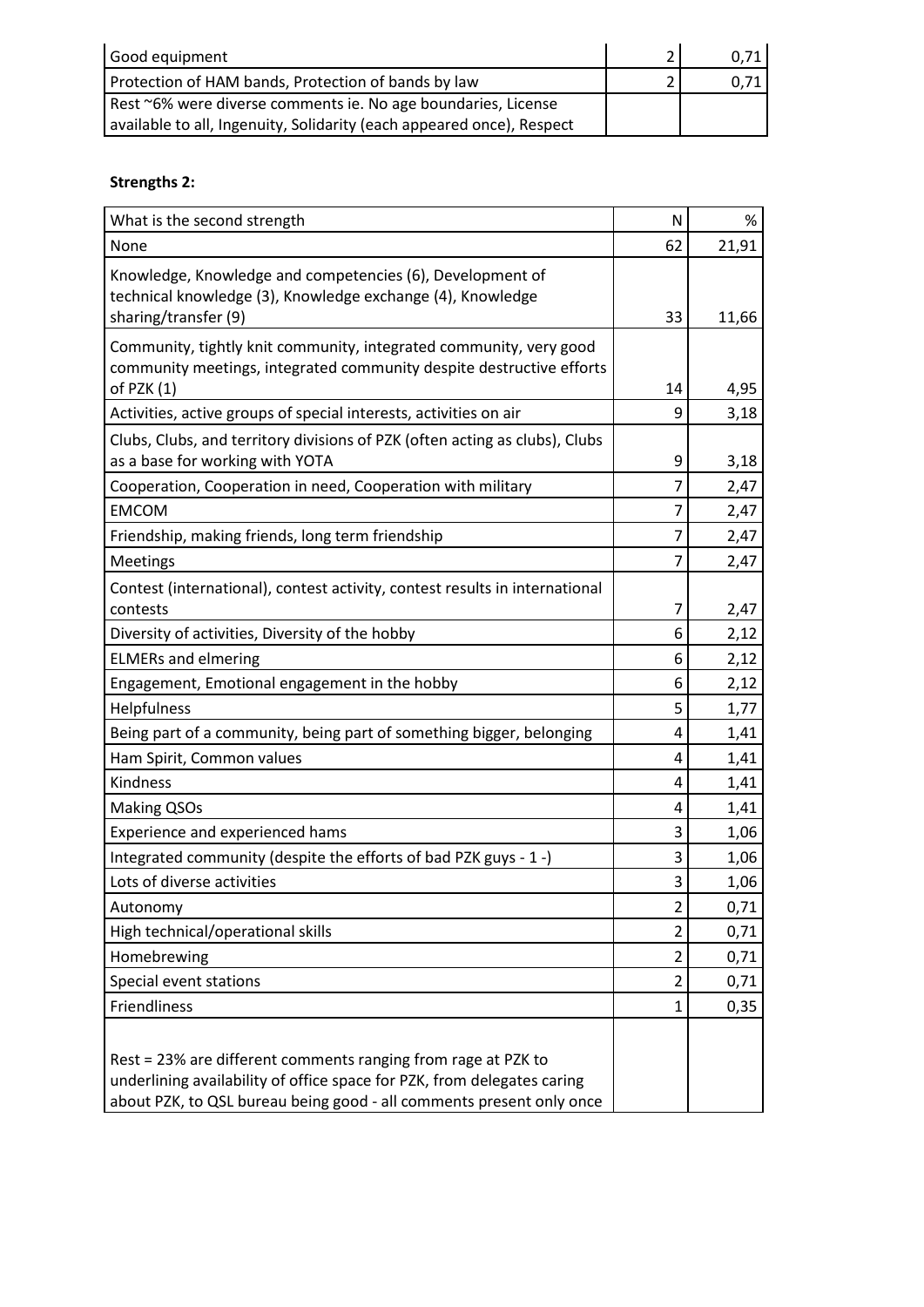## **Strengths 3:**

| None                                                                                                     | 92             | 28,31 |
|----------------------------------------------------------------------------------------------------------|----------------|-------|
| Knowledge, Knowledge transfer, Knowledge transfer to newcomers (4), Knowledge transfer                   |                |       |
| to youth (5)                                                                                             | 34             | 10,46 |
| Strong organization PZK, representation by PZK to government, solid work done by the                     |                |       |
| national organization                                                                                    | 24             | 7,38  |
| Clubs, active clubs, specialist clubs                                                                    | 13             | 4,00  |
| Repeaters, repeater building for others, supporting the local repeaters outside of structures            |                |       |
| (club/PZK), available repeaters for newcomers to start on air quickly (2)                                | 11             | 3,38  |
| <b>EMCOM</b>                                                                                             | 10             | 3,08  |
| Helpfulness                                                                                              | 10             | 3,08  |
| Development, continuous development, technical development                                               | 9              | 2,77  |
| Meetings                                                                                                 | 9              | 2,77  |
| Contests, Contesting, Contest organization - SPDX, Contests, and awards, Organized<br>contesting (SNOHQ) | 8              | 2,46  |
| Volunteers, volunteering for others                                                                      | $\overline{7}$ | 2,15  |
| Community                                                                                                | 6              | 1,85  |
| Friendliness                                                                                             | 6              | 1,85  |
| Cooperation, Openness for cooperation                                                                    | 5              | 1,54  |
| Diversity of the hobby                                                                                   | 5              | 1,54  |
| Continuous technical development of the station                                                          | 5              | 1,54  |
| Friendships for life, Friendships over the radio, Friendships after many QSO and in-person               |                |       |
| meetings                                                                                                 | 5              | 1,54  |
| Homebrewing                                                                                              | 5              | 1,54  |
| New modes, quick adoption of new modes                                                                   | 5              | 1,54  |
| Passion                                                                                                  | 5              | 1,54  |
|                                                                                                          |                |       |
| STEM, gateway to space science, listening to ISS, technology as a gateway for young people               | 5              | 1,54  |
| Local PZK structures                                                                                     | 5              | 1,54  |
| Special events stations                                                                                  | 4              | 1,23  |
| <b>ELMERs and elmering</b>                                                                               | 4              | 1,23  |
| On-air activity (lots of)                                                                                | 4              | 1,23  |
| A large number of hams, Even distribution of hams                                                        | 4              | 1,23  |
| Openness                                                                                                 | 4              | 1,23  |
| Being able to communicate with the world                                                                 | 3              | 0,92  |
| <b>PZK bulletins</b>                                                                                     | 3              | 0,92  |
| Expert hams being helpful, Expert hams transferring knowledge                                            | 3              | 0,92  |
| Quality equipment, taking care of equipment, modern equipment in clubs                                   | 3              | 0,92  |
| Ham Spirit                                                                                               | 3              | 0,92  |
| Awards                                                                                                   | 2              | 0,62  |
| Culture                                                                                                  | 2              | 0,62  |
| Diversity of hams, Different walks of life                                                               | 2              | 0,62  |
| Other responses were very diverse but the spirit of those is mirrored in the above                       |                |       |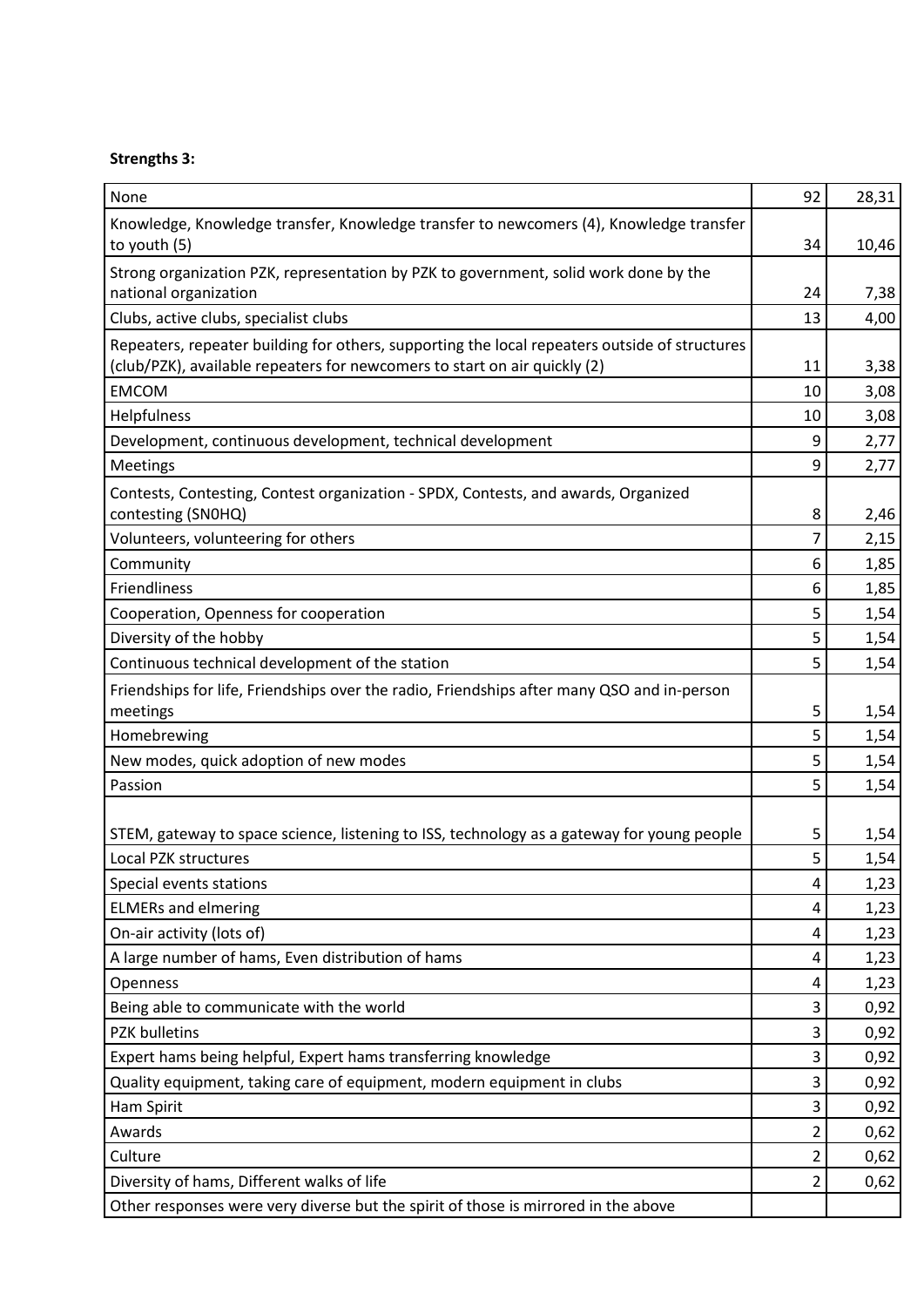**!important the N is larger in this probe - some responses were very elaborate thus if part of the valuable response fitted into a previously established category we counted it. I have made an aggregate (with weights) thus weakness, chances and threats will be more concise. Explanations below:**

The old and the farts - what was visible in the workshops done:

Being an older ham is ok

Being an old grumpy ham is - just being rude or tired of newcomers and is not related to age

Being a grumpy old fart relates to old age, high hostility towards newcomers and youth and everyone else

Being an ass is simply being an ass...

These descriptions emerged during workshops and in individual responses, we decided to leave them as is to mirror the intensity and the emotions associated with the problem (there are emotions it is a strength).

| PZK being a problem, PZK being conflicted, PZK being passive, PZK being a communist<br>organization (8), PZK being not transparent (9), PZK being governed by grumpy old farts |                |       |
|--------------------------------------------------------------------------------------------------------------------------------------------------------------------------------|----------------|-------|
| (5), PZK not allowing reforms (3), PZK allowing senior members to earn money while                                                                                             |                |       |
| not delivering results (2), Lack of financial transparency                                                                                                                     | 71             | 19,83 |
| Lack of offer for youth, Repelling youth, Not attracting youth, Lack of promotion to<br>youth                                                                                  | 37             | 10,34 |
| Conflicts, Conflicted environment, Conflicted organization                                                                                                                     | 36             | 10,06 |
|                                                                                                                                                                                |                |       |
| Being better than (CB, PMR, those not knowing CW), being hermetic, hermetic<br>community                                                                                       | 14             | 3,91  |
| Discrimination of newcomers, hostility to newcomers                                                                                                                            | 13             | 3,63  |
| Hams getting older                                                                                                                                                             | 13             | 3,63  |
| Administrative restrictions, No help in administrative procedures for antenna build,<br>Lack of support of PZK when building antenna                                           | 12             | 3,35  |
| None                                                                                                                                                                           | 12             | 3,35  |
| Lack of promotion/recognition in local communities                                                                                                                             | 11             | 3,07  |
| Hostility towards antennas                                                                                                                                                     | 11             | 3,07  |
| <b>Generation conflict</b>                                                                                                                                                     | 9              | 2,51  |
| Grumpy old farts, Grumpy old farts not adopting new things in the hobby telling you it                                                                                         |                |       |
| is not ham radio. Grumpy old farts not learning new things                                                                                                                     | 9              | 2,51  |
| Envy, Jealousy, Hatred                                                                                                                                                         | 9              | 2,51  |
| Being an ass                                                                                                                                                                   | 8              | 2,23  |
| Divisions within community                                                                                                                                                     | 8              | 2,23  |
| Lack of clubs at powiat level                                                                                                                                                  | 8              | 2,23  |
| Lack of support within the hobby                                                                                                                                               | 8              | 2,23  |
| Not sharing knowledge before you have a callsign                                                                                                                               | 7              | 1,96  |
| Big egos, big egos of older hams                                                                                                                                               | 6              | 1,68  |
| Grumpy old hams                                                                                                                                                                | 6              | 1,68  |
| Lack of enforcement of trolls (on local repeaters) lack of enforcement of unlis                                                                                                | 6              | 1,68  |
| Lack of activity in the clubs                                                                                                                                                  | 5              | 1,40  |
| The outrageously old website, The website from the 2000', No English version                                                                                                   | 5              | 1,40  |
| Lack of online offer during COVID                                                                                                                                              | 5              | 1,40  |
| Discrimination of youth                                                                                                                                                        | $\overline{4}$ | 1,12  |
| <b>RFI</b>                                                                                                                                                                     | 4              | 1,12  |
| Lack of time for the hobby                                                                                                                                                     | 4              | 1,12  |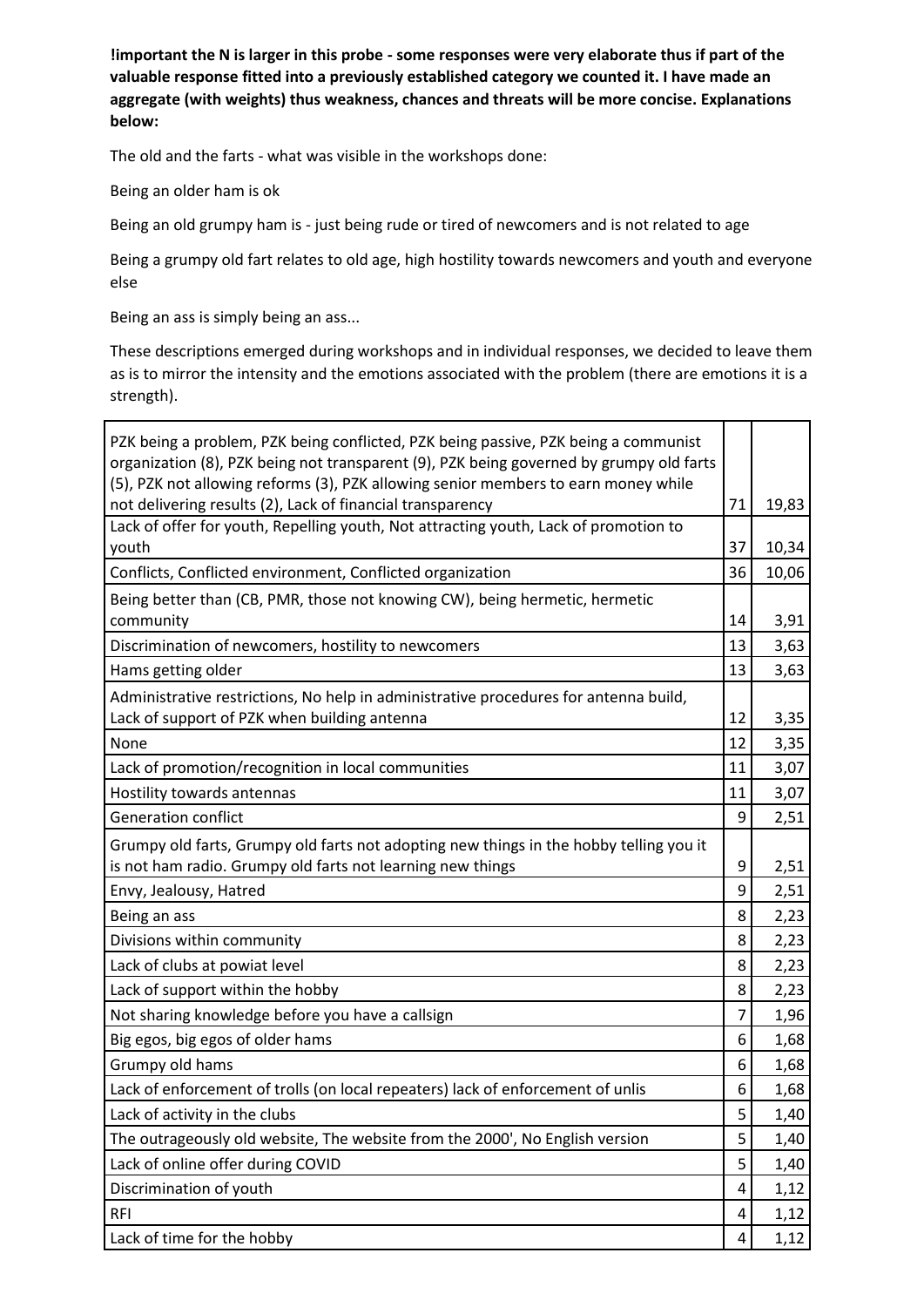| Breaking DX Code of Conduct                                           | 1,12 |
|-----------------------------------------------------------------------|------|
| Lack of exams during COVID                                            | 1,12 |
| Old fashioned image of the hobby, competition of new media, Old hobby | 0,84 |
| Pile of shit (all wrong qualities in one place)                       | 0,84 |
| Poor operating practice                                               | 0,84 |

## **Chances aggregated**

This is an aggregation of chances because most of the results were similar. What strikes is that people were not providing valid answers for 2nd or third chance.

what is interesting is that as a weak side there was "no offer or no education for young hams" or "repelling/toxic environment for young or new hams" and the biggest chance is: "young hams".

| Youth, Young people interested in technical subjects, Scouting                                                | 97 | 27,25 |
|---------------------------------------------------------------------------------------------------------------|----|-------|
| None                                                                                                          | 47 | 13,20 |
| Helping in crisis situations, EMCOM as a service                                                              | 42 | 11,80 |
| Other activities benefiting from ham radio (sailing, orienteering, hiking, climbing,                          |    |       |
| paragliding, gliding)                                                                                         | 37 | 10,39 |
| Education in schools (exposure from primary to universities)                                                  | 27 | 7,58  |
| Availability of equipment                                                                                     | 21 | 5,90  |
| Local repeaters with promotion to local communities and services (municipalities, NGOs,<br>fire fighters etc) | 21 | 5,90  |
| Connecting with new tech such as Arduino, Raspberry Pi, programming, new digital<br>modes, FT8                | 14 | 3,93  |
| Education of non-ham or non-technical communities (RF safety)                                                 | 12 | 3,37  |
| Engaging local authorities                                                                                    | 11 | 3,09  |
| Technical organization around ham radio (hackerspace, asg, preppers)                                          | 9  | 2,53  |
| In accordance with STEM goals                                                                                 | 9  | 2,53  |
| The interest of the media in technical novelties such as ARISS, ISS SSTV etc                                  |    | 1,97  |
| Less broadcasting in HF chances to gain spectrum                                                              |    | 0,56  |

**Threats were also aggregated** – many of those were repeating (the percents are correct in aggregates)

| RFI, RFI from photovoltaics, Electromagnetic smog RFI, RFI from poor quality |    |       |
|------------------------------------------------------------------------------|----|-------|
| devices                                                                      | 38 | 19,69 |
| Bad legal solutions for radio hobby                                          | 25 | 12,95 |
| Harassment by housing associations regarding antennas, Complicated legal     |    |       |
| solutions for antenna installations, Bad image of antennas                   | 19 | 9,84  |
| Fake news on RF hazards (ie. Anti 5G movement)                               | 15 | 7,77  |
| Lack of trust in PZK                                                         | 14 | 7,25  |
| Hi level of commitment to enter the hobby (financial, and knowledge)         | 14 | 7,25  |
| Pirate/unlis stations                                                        | 12 | 6,22  |
| Loss of spectrum                                                             | q  | 4,66  |